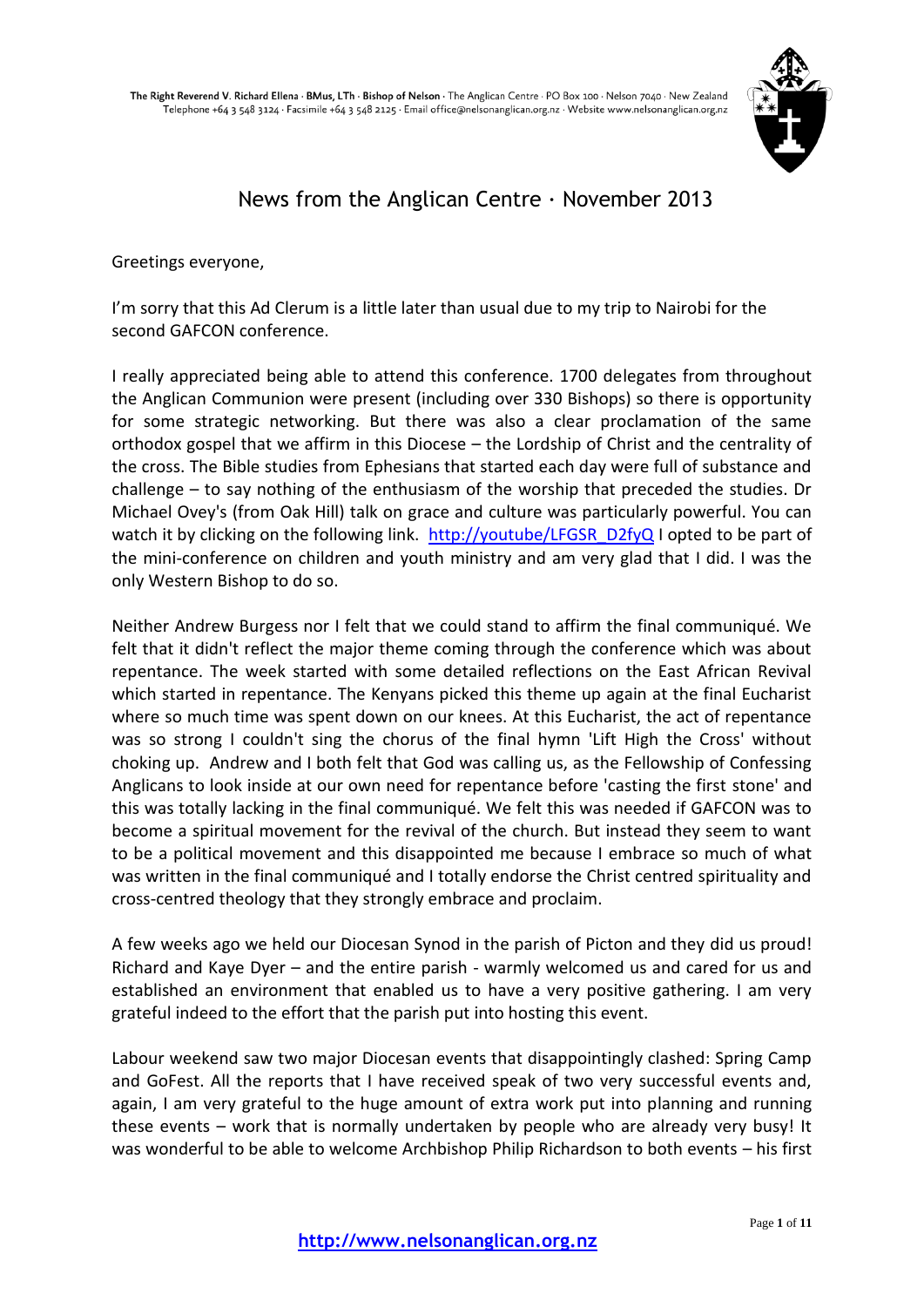time in the Diocese as Archbishop and I wasn't here to welcome him. He did send me an email saying that he had a great time and loved every moment of it.

Please pray for Marge Tefft as she recovers from two rounds of surgery and now prepares for a course of radio-therapy. Marge is thrilled that the histology reports show that the tissue removed only showed pre-cancerous cells and that all is looking really positive. We rejoice with her and Robin, but uphold them in prayer through the radiotherapy which will, more than likely, occur before Christmas.

Please pray also for Owen and Larraine Haring who have separated, with Larraine pursuing a career with St John's Ambulance in Christchurch. Owen and the children are remaining in Kaikoura for the time being so that Owen can ensure the children have the security of schools they know and like, while they come to terms with the upheaval at home. Please pray also for the parish of Kaikoura who are surrounding Owen with their love and support.

As announced at Synod, Rev Jude Benton will be moving to Australia early next year in support of her husband, Andy, who has been offered a fantastic job there within the fisheries department which sees him managing teams in much more of a conservation role. Jude has all sorts of opportunities within two Dioceses and we uphold them both in prayer also during this time of transition. Jude finishes at the Anglican Centre in December.

Also on the move are Joe and Susan Keighley who will be moving to the Coast to spend a year with Tim Mora in Cobden – Rununga, as well as some time under the wise mentoring of Robin Kingston. We particularly pray for their two boys that they won't be too affected by another change of school.

Wayne Harding was on leave through October – trying to use up some of his accumulated leave that was beginning to mount up. He works so hard for the Diocese and during his time off, the load was picked up by the office staff – particularly Merryl who did a fantastic job keeping everything going.

We are so blessed with the team here at the office.

With much love as we head toward Advent.

+Richard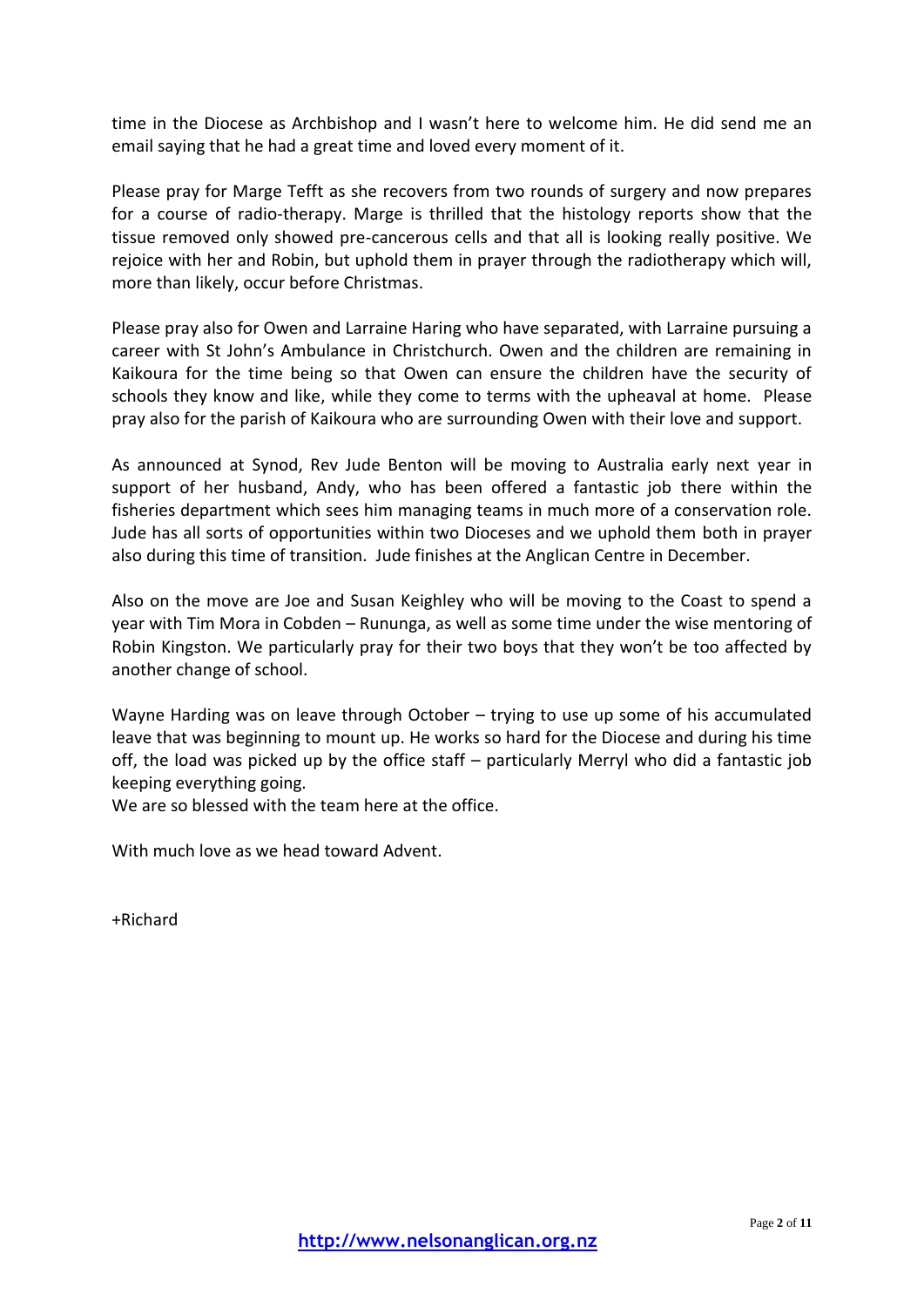### PLEASE NOTE - new items or changes appear first **People and Appointments**

- $\triangleright$  Revd Joseph Keighley and his family will be moving to Cobden-Runanga at the beginning of January 2014, to take up the position of Priest Assistant for a year.
- $\triangleright$  We wish Revd Jude Benton every blessing as she prepares for her move to Australia. Jude finishes her role as CFM enabler in December and leaves soon after to join her husband Andy in Australia.

## **For your Prayers**

- $\triangleright$  For Marge Tefft as she recovers from recent surgery and prepares for a course of radio-therapy.
- $\triangleright$  For Owen & Larraine and their young family during this difficult time of separation. For the parish of Kaikoura as they offer their love and support to Owen and the children.
- $\triangleright$  For Jude Benton and husband Andy with their move to Australia and giving thanks for Jude's ministry during her time in our diocese and as CFM enabler.
- $\triangleright$  For Joe & Susan Keighley and family as they prepare to leave Tahunanui Parish and move to Cobden-Runanga.

## **Events & Notices in our Diocese**

- **Convergence 2014 Camp**. Details later in this Ad Clerum and also through your vicar.
- **POMD Retreat** November 21 at Aldourie, 9.30am-7.30pm. This is POMD group for new clergy only.
- **EQUIP Ministry Education** Please advertise these dates in your parishes. **UNIT 9:** Ministry with the Vulnerable (Rev Jude Benton and Gerrie Mead) **Mawhera** – November 23 – St John's Westport
- **Barry Smithson** is celebrating 50 years of licenced lay ministry with a mass of thanksgiving at St Thomas' church, Runanga on Friday 15 November 2013 at 11am. He has invited Rt Revd Victoria Matthews to celebrate and preach. Clergy are warmly invited to vest and concelebrate (Liturgical colour white). Those wishing to concelebrate please advise Barry email: [barrysmithson@xtra.co.nz](mailto:barrysmithson@xtra.co.nz) This will be followed by a luncheon in the parish hall.
- **Blenheim South Parish's** Market morning. Variety of stalls and this year includes a display of ball gowns. Church hall, Weld Street Blenheim on Saturday, 9<sup>th</sup> November 9am-12.00. Morning tea for visitors and sausage sizzle. Contact: Helen 03 578 8458
- **AFRICAN ENTERPRISE (AE) HAS CHOSEN TO COME TO NELSON** Hilmi Tell (pastor of a mainly Sudanese congregation in Sydney) and David Lancaster from AE Sydney Office are coming to the South Island to raise awareness and support for AE's mission to claim the African continent for Christ. Evangelism is their top priority. For 51 years African Enterprise has been part of a mission movement across Africa. Hilmi Tell first became acquainted with AE in Egypt in 2001 when he escaped from hardship and persecution in the Sudan. Today Hilmi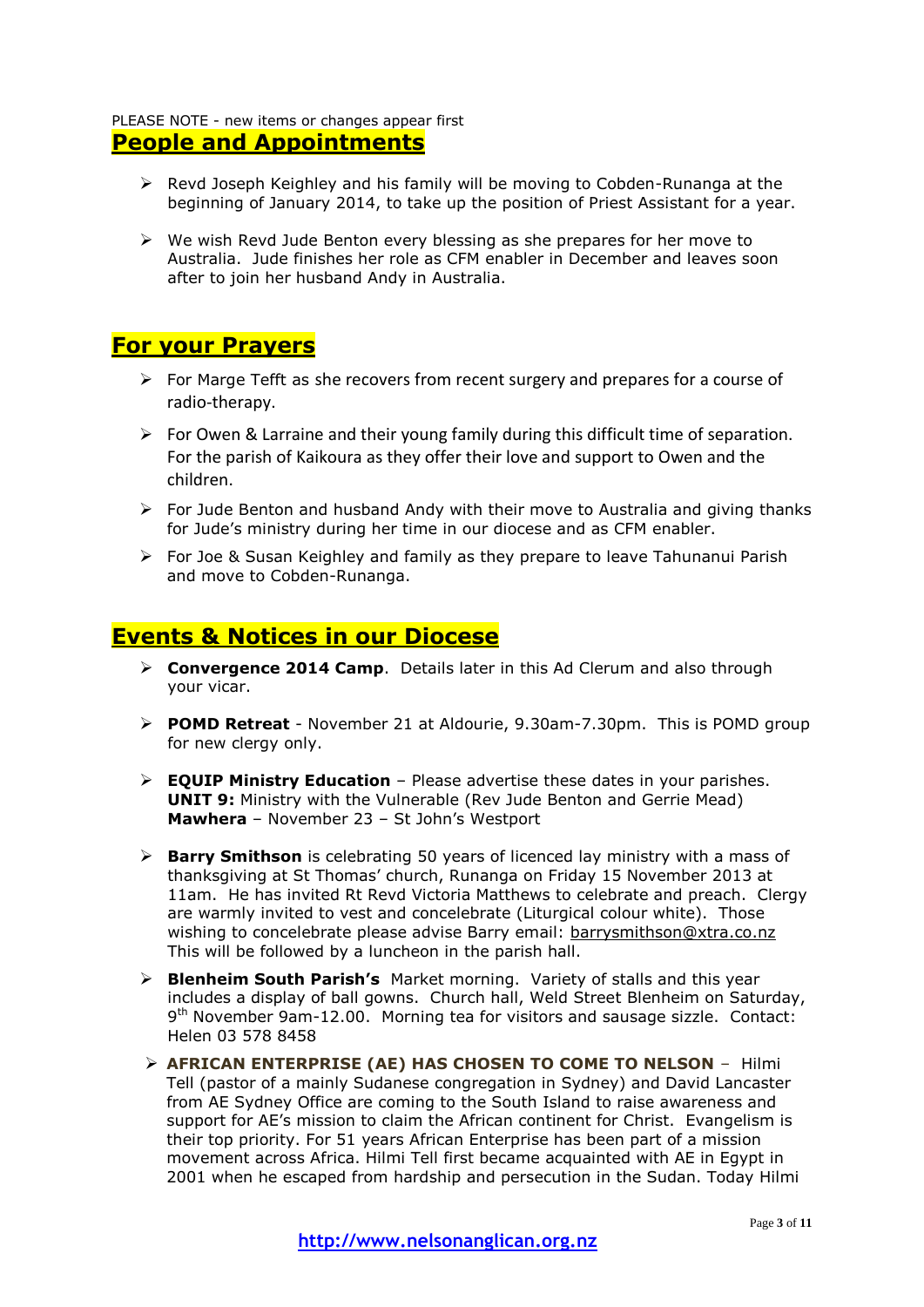is the Senior Pastor of a large growing Christian City Church in the Western Suburbs of Sydney, Australia where he leads a vibrant Sudanese community. Hilmi is passionate about bringing freedom and God's love to Africans and particularly the Sudanese people around the world. *Hear Hilmi sharing:* Friday 8<sup>th</sup> Nov 7pm at St Barnabas, 523 Main Rd, Stoke: Sunday, 10<sup>th</sup> Nov 8.30 & 10am at St Barnabas: 10<sup>th</sup> Nov 7pm at Christ Church Cathedral: Monday 11 Nov at 11am at Holy Trinity, Richmond.

## **Notices outside our Diocese**

- **Hope Project** 2014 is the bicentenary of the Gospel in Aotearoa. 'Jesus all about hope' is a multimedia project that aims to share the reasons for the hope we have in Christ with every home in New Zealand (1 Peter 3:15). This will be done through multiple media, initiating a conversation that believers can then engage. The project will begin in October 2014. This project needs to get across a line financially this year to be a viable option for 2014. More information on the website [www.hopeporject.co.nz](http://www.hopeporject.co.nz/)
- **CWS (Christian World Service) Christmas Appeal** The theme of this year's CWS appeal is 'water' – one of the most powerful symbols of the Christian faith and a constant through Scriptures. For resources and more information on this appeal visit CWS website [www.cws.org.nz](http://www.cws.org.nz/)
- **NZCMS & the 2014 Project** The year 2014 is a celebration of 25 December 2014 when Samuel Marsden preached arguably the first ever gospel message in Oihi Bay. This event will be celebrated by Christians around NZ in many different ways. They invite you to join in their celebrations - view [www.nzcms.org.nz](http://www.nzcms.org.nz/) for three ways to get involved.
- **All Age Worship**  a 208-pg book by Rosie Staite full of practical services and ideas. Cost \$30 per copy, (plus \$7pp for up to 2 copies). There is a discount if you want to place a bulk order. Payment by cheque to, Rosie Staite, 35 Mountain View Rd, TIMARU 7910 or email [rosie\\_staite@xtra.co.nz](mailto:rosie_staite@xtra.co.nz)



- **Anglican Diary 2014** An invaluable resource in every parish, for clergy and lay people. \$15.50 plus postage. Also Resources for Advent and Lent. For more information and to order email [david@genesis.net.nz](mailto:david@genesis.net.nz) or ph 09 817 3813
- **A Journey of St Paul – May 2014** Travel with Rev Mark Beale on a pilgrimage through the Lands of the Bible, to where St Paul planted churches and to whom he wrote many of his famous Epistles. For more information contact Manukau United Travel Ph 021 487 000 email: [margaretstours@xtra.co.nz](mailto:margaretstours@xtra.co.nz) or [markbeale@xtra.co.nz](mailto:markbeale@xtra.co.nz)
- **Pentecost Pilgrimage 2014** How would you like to be in Jerusalem for Pentecost next year? Revs John & Dawn Stringer who spent many years in ministry in the Nelson Diocese are leading a three-week pilgrimage to Israel late May-early June 2014. John & Dawn have visited the Holy Land on three previous occasions. From their experiences they have designed an itinerary that will allow time to savour the special locations to be visited and will include encounters with local faith communities. This no-rush pilgrimage will end with a special week of reflection as we spend Pentecost in Jerusalem. For costs and itinerary phone 03 342 7833 or email [johndawn@xtra.co.nz](mailto:johndawn@xtra.co.nz)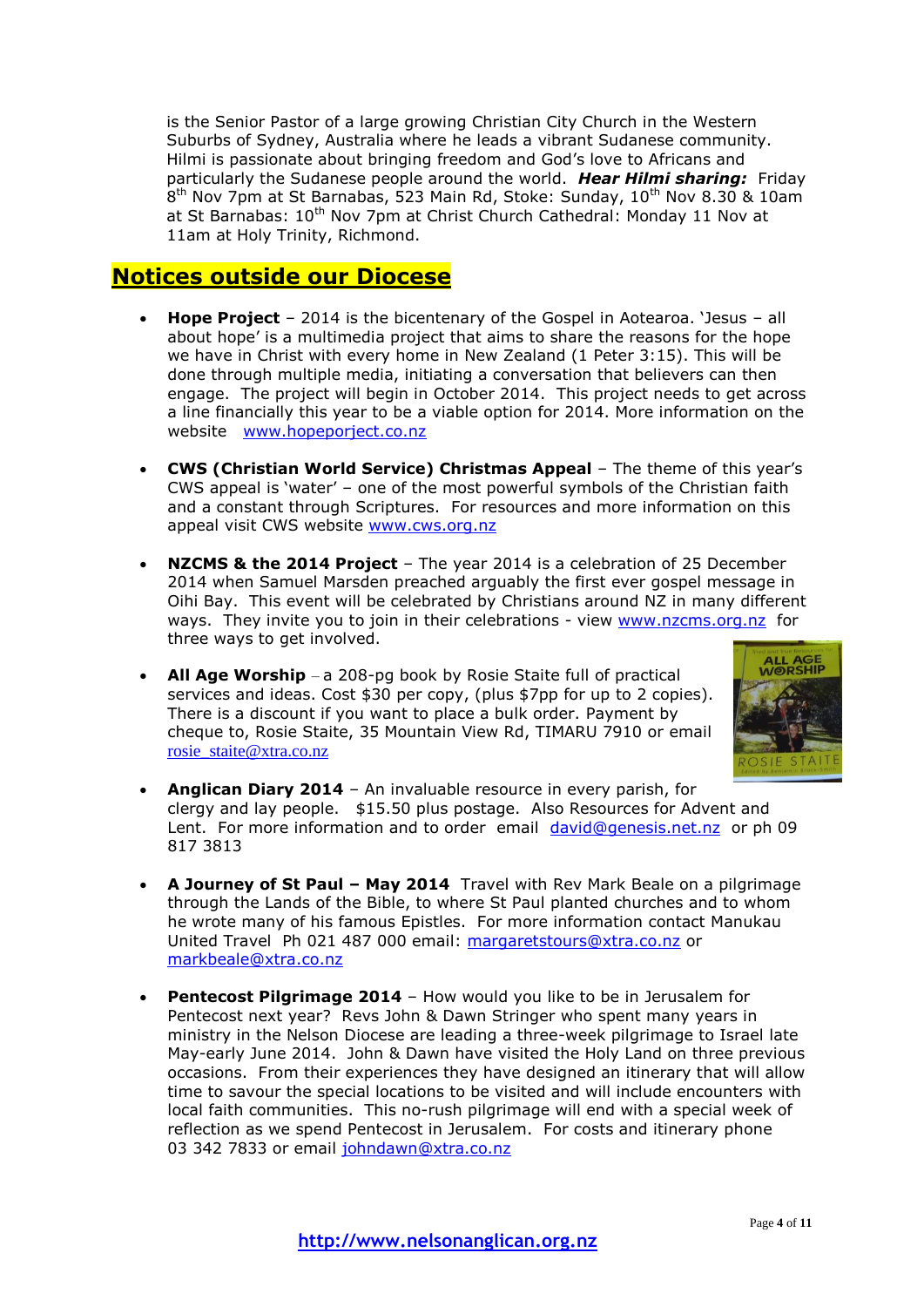- **Pilgrimage to Israel 2014** *Update for Israel invitation. ' Masada' will be one of the many places to be visited on the Pilgrimage to Israel with the Rev Mike Hawke . It has an amazing history and is an awe inspiring yet poignant place to be. The Pilgrimage begins on May 19th till June 3rd 2014. Numbers are limited to 25 and we are already half full. Contact; [tours@innovativetravel.co.nz](mailto:tours@innovativetravel.co.nz) or down load u tube for a preview* " Hurray up and register your interest or you may miss out " This is the latest piece of friendly advice from Rev Mike Hawke who is leading his 3rd Pilgrimage to Israel. From May 19th till June 3rd next year a group of 25 Pilgrims from all over New Zealand will spend 5 nights living in the Holy city, making it possible to slip out of the hotel located near the Jaffa Gate, into the ancient streets of Jerusalem. The walk to the Church of the Holy Sepulchre takes only 10 minutes, so you can go back again and again. Then , in huge contrast to the narrow streets and busy activities, we spend 3 wonderful nights right by the Sea of Galilee with the wide open spaces and the tranquillity of a stunning sun-set . Plus lots more. I can't wait to return: "Next Year In Jerusalem" email: [tours@innovativetravel.co.nz](mailto:tours@innovativetravel.co.nz) for a detailed itinerary: or Mike at [Mike@angmissions.org.nz](mailto:Mike@angmissions.org.nz)
- **2014 Bicentenary Calendar** limited edition commemorative publication now available. It contains images depicting places and events from our 200 years of history. Single copies \$12 + postage \$2.40. Bulk for 30 or more \$10 each (+postage). Contact St Peters Cathedral PO Box 338 Hamilton, 3240 email: [shop@stpeters.org.nz](mailto:shop@stpeters.org.nz) or General Synod Office [gensecm@anglicanchurch.org.nz](mailto:gensecm@anglicanchurch.org.nz)



- **Gospel Bicentenary 2014 (25 December 1814-2014**) The 2014 gospel bicentenary provides an opportunity to review our past; to commemorate people and events that helped shape our churches and country; and to look forward to building on the strengths of what has gone before. For more information on events that will commemorate and celebrate the Gospel Bicentenary [www.gospel2014.org](http://www.gospel2014.org/)
- **For upcoming retreats at Vaughan Park,** visit their website [www.vaughanpark.org.nz](http://www.vaughanpark.org.nz/)

# **Ministry Education**

### **TRAINING EVENTS**

#### **EQUIP MINISTRY EDUCATION**

**EQUIP Unit 9** "Ministry with the Vulnerable" – Mawhera, November 23 – St John's Westport.

With this being the last EQUIP of the three year cycle, 2014 will see the beginning of another cycle beginning with the "Mission of God". Please take this opportunity to identify those you want to develop in leadership and invite them to join. Dates for 2014 will be in the December *Ad Clerum.*

**POMD RETREAT** (for the new clergy/normal POMD group) Thursday November 21 at Aldourie. 9.30am-7.30pm. POMD dates and topics for 2014 will be in the December *Ad Clerum.*

### **Ministry Apprenticeship SCHEME**

At this stage all the funding for 2014 has been allocated, but please continue to pray about future ministry opportunities in your parish.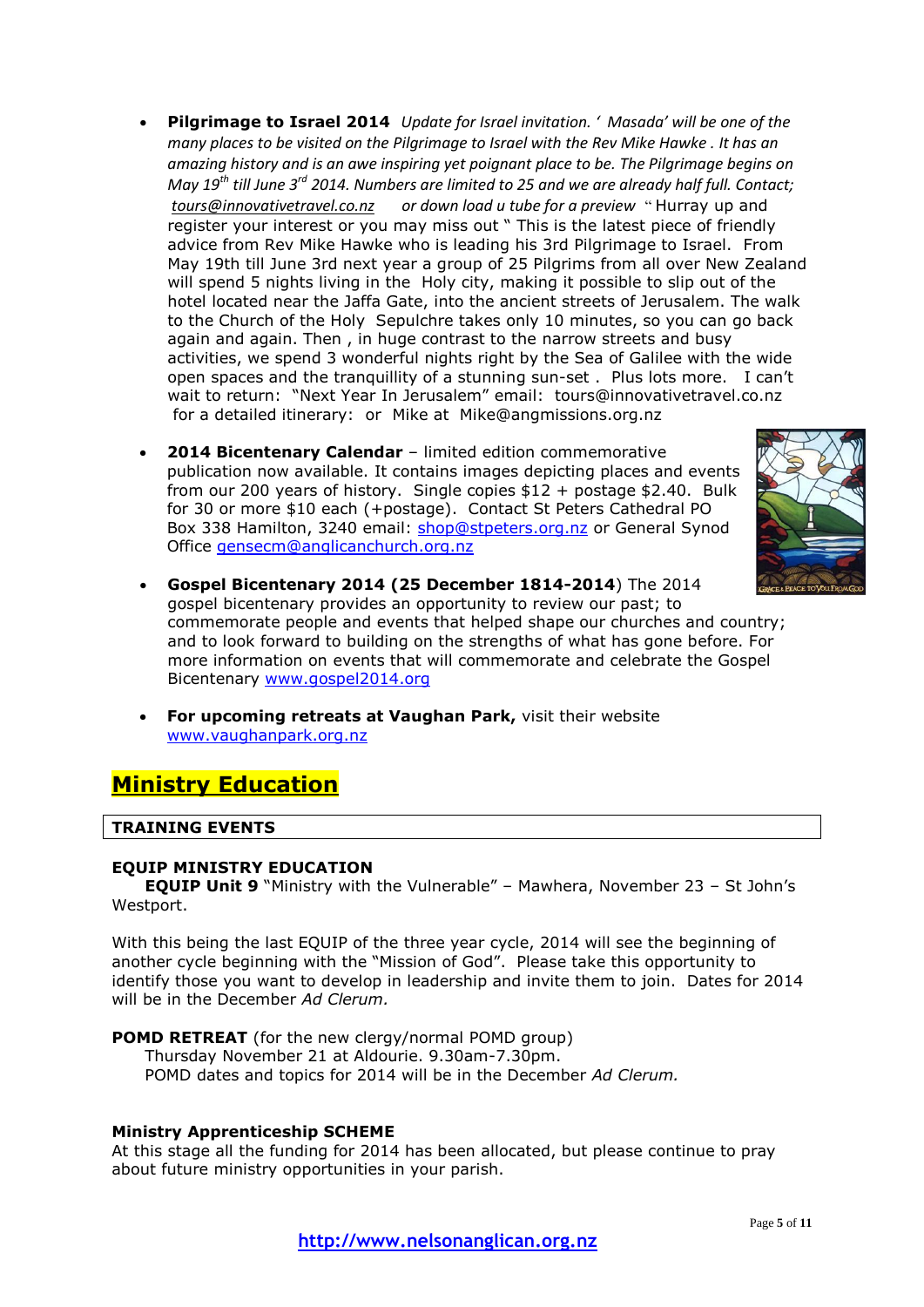### **RURAL MINISTRY TRAINING**

In the past, the Nelson Diocese has held specific training events for rural ministry. We would be due to hold another event in 2014, so if you have any idea about speakers, training etc please let me know.

### RESOURCES

If you know of any good small group resources please let me know so we can update our supply. EQUIP DVDs are also available at Holy Trinity, Greymouth and St Christopher's, Blenheim for loan.

| <b>NAME</b>                                                                                                | <b>TYPE</b>                             | <b>LOCATION</b>                                                                                        |
|------------------------------------------------------------------------------------------------------------|-----------------------------------------|--------------------------------------------------------------------------------------------------------|
| <b>Essential Jesus</b>                                                                                     | DVD and Book                            | Anglican Centre                                                                                        |
| E100                                                                                                       | DVD and Book                            | Anglican Centre                                                                                        |
| Six Steps to Encouragement<br>(Matthias Media)                                                             | DVD and Book                            | Anglican Centre                                                                                        |
| Six Steps to Talking about<br>Jesus (Matthias Media)                                                       | DVD and Book                            | Anglican Centre                                                                                        |
| Old Testament Template<br>(Landa Cope)                                                                     | DVD and Book                            | Anglican Centre                                                                                        |
| Mission of God's People<br>(Christopher Wright)                                                            | <b>Book</b>                             | Anglican Centre and Bishop<br><b>Sutton Library</b>                                                    |
| Following Jesus the servant<br>King (Jonathan Lunde)                                                       | <b>Book</b>                             | Anglican Centre and Bishop<br>Sutton Library                                                           |
| Six Steps to Reading your<br><b>Bible (Matthias Media)</b>                                                 | DVD and Book                            | Anglican Centre                                                                                        |
| The Big Ask: Confronting life's<br>tough questions                                                         | DVDx4                                   | Anglican Centre                                                                                        |
| POMD with Archbishop Peter<br>Jensen                                                                       | <b>DVD</b>                              | Anglican Centre<br><b>Bishop Sutton Library</b><br>Holy Trinity Greymouth<br>St Christopher's Blenheim |
| School of Preaching 2013 with<br>Archbishop Peter Jensen                                                   | <b>DVD</b>                              | Anglican Centre<br><b>Bishop Sutton Library</b><br>Holy Trinity Greymouth<br>St Christopher's Blenheim |
| True Story: A Christianity<br>worth believing in (James<br>Choung)                                         | <b>Book</b>                             | Anglican Centre and Bishop<br><b>Sutton Library</b>                                                    |
| POMD with Murray Robertson                                                                                 | <b>DVD</b>                              | Anglican Centre<br><b>Bishop Sutton Library</b><br>Holy Trinity Greymouth<br>St Christopher's Blenheim |
| Ordinary Heroes (Rob Harley)                                                                               | DVD + leaders and<br>participants guide | Anglican Centre                                                                                        |
| Ancient-Future Worship:<br>proclaiming and enacting<br>God's narrative (Webber,<br>Robert E. 2008, 190pg). | <b>Book</b>                             | Anglican Centre<br><b>Bishop Sutton Library</b>                                                        |
| <b>Boundaries in Dating</b>                                                                                | <b>Book</b>                             | Anglican Centre                                                                                        |
| <b>Boundaries with Teens</b>                                                                               | <b>Book</b>                             | Anglican Centre                                                                                        |
| <b>Boundaries in Marriage</b>                                                                              | DVD + workbook                          | Anglican Centre                                                                                        |
| <b>Boundaries with Kids</b>                                                                                | DVD + leaders and<br>participants guide | Anglican Centre                                                                                        |
| <b>Updated (from VHS)</b>                                                                                  |                                         |                                                                                                        |

### **A number of resources at the Anglican Centre on VHS have now been updated to DVD (see below)**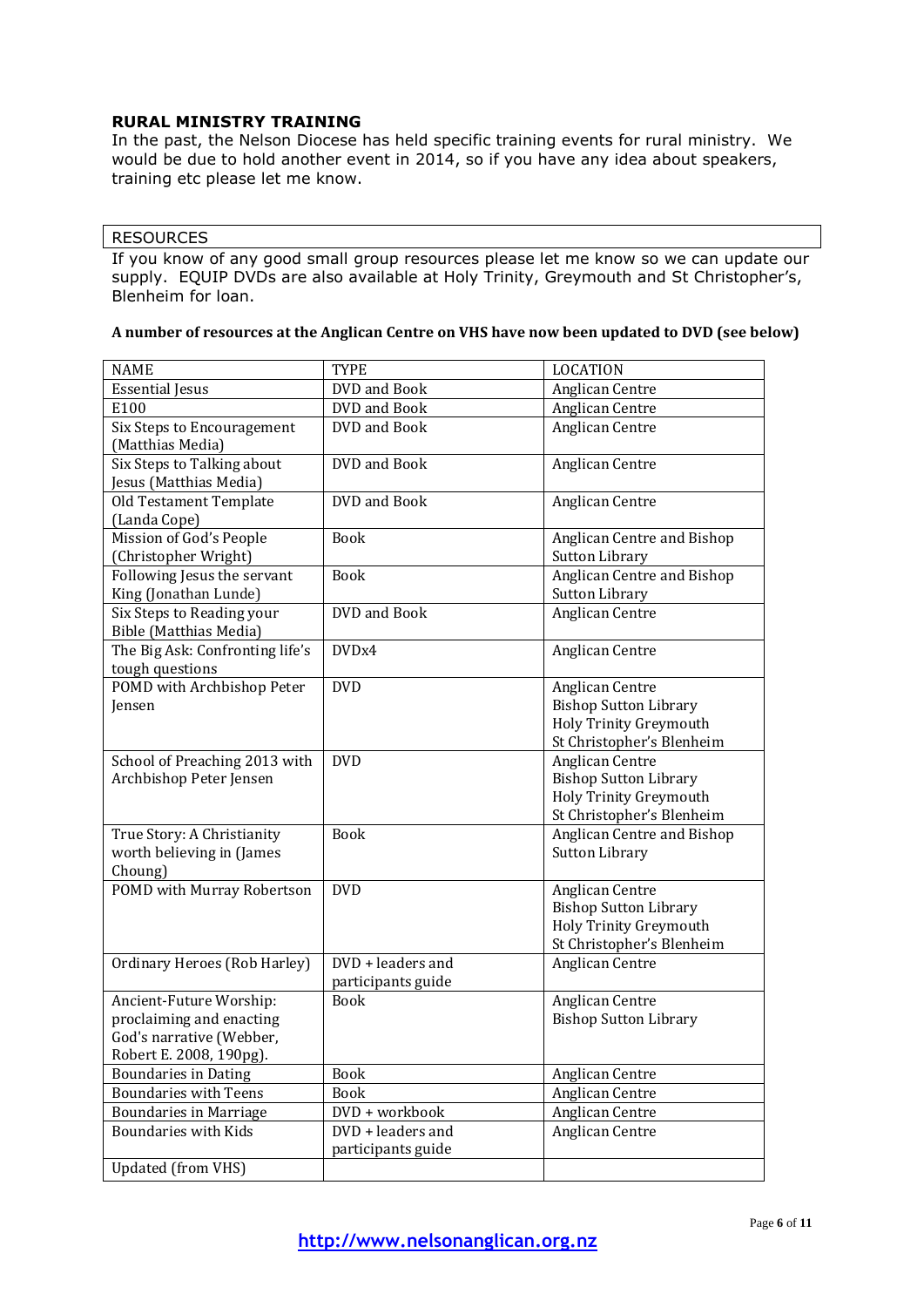| Journeys: Exploring faith in<br>the 21 <sup>st</sup> Century (Rob Harley)             | $DVD + leaders$ and<br>participants guide | Anglican Centre                                                                                        |
|---------------------------------------------------------------------------------------|-------------------------------------------|--------------------------------------------------------------------------------------------------------|
| Life Stories: Walking with God<br>in the 21 <sup>st</sup> Century (Rob<br>Harley)     | $DVD + leaders$ and<br>participants guide | Anglican Centre                                                                                        |
| Friends for Life: Building<br>relationships that lead to faith<br>in God (Rob Harley) | DVD + leaders and<br>participants guide   | Anglican Centre                                                                                        |
| Open Home, Open Bible                                                                 | <b>DVD</b>                                | Anglican Centre                                                                                        |
| <b>ALPHA Course</b>                                                                   |                                           | Anglican Centre                                                                                        |
| Boundaries:                                                                           | DVD + workbook                            | Anglican Centre                                                                                        |
| <b>NEW School of Theology:</b><br>Determined Worship                                  | <b>DVD</b>                                | Anglican Centre<br><b>Bishop Sutton Library</b><br>Holy Trinity Greymouth<br>St Christopher's Blenheim |
| New Looking Both Ways:<br>Lessons from Church History:<br><b>Bp Derek Eaton</b>       | <b>DVD</b>                                | Anglican Centre<br><b>Bishop Sutton Library</b>                                                        |
| New Supervising a Curate by<br><b>Rick Simpson</b>                                    | Grove Book P128                           | Anglican Centre<br><b>Bishop Sutton Library</b>                                                        |

### **Online: via BTC/ Diocesan websites "Resources" sections.**

BTC has now established a platform to make video presentations available at [www.bishopdale.ac.nz/resources.](http://www.bishopdale.ac.nz/resources) Presentations available also include:

- Bp Graham Cray Fresh Mission Conference, Christchurch, 2010
- Rev Dr David Peterson –William Orange Memorial Lecture 2010
- Rev's Tim Mora, Marge Tefft, Robin Kingston Ministry in life's Crises Pike River Disaster, 2011.
- Michael Harvey Unlocking the Growth PDF of powerpoint.
- School of Preaching 2011 with Paul Windsor PDF's also available.
- School of Theology 2011 All presentations and public lecture.
- Rob Harley School of Preaching 2012
- School of Theology 2012. All sessions on DVD (Anglican Centre and Bp Sutton Library) and online.
- Rev Dr Christopher Wright powerpoint and video (recorded at Laidlaw College)
- School of Preaching Archbishop Peter Jensen
- POMD with Archbishop Peter Jensen
- School of Preaching 2013 with Archbishop Peter Jensen
- POMD with Murray Robertson
- A rural resource from the Trans Tasman Rural conference on Rural Ministry has just been published and is available to download at [http://www.irca.net.nz/oceania.html.](http://www.irca.net.nz/oceania.html) See the link in the news section under "Resilience - Building Robust Communities" Held in Atherton QLD, 2nd-6th July, 2012 A full report of this Conference is available
- EQUIP Unit 8 "Everyday Evangelism".
- **School of Theology 2013: Determined Worship.**

God Bless Graham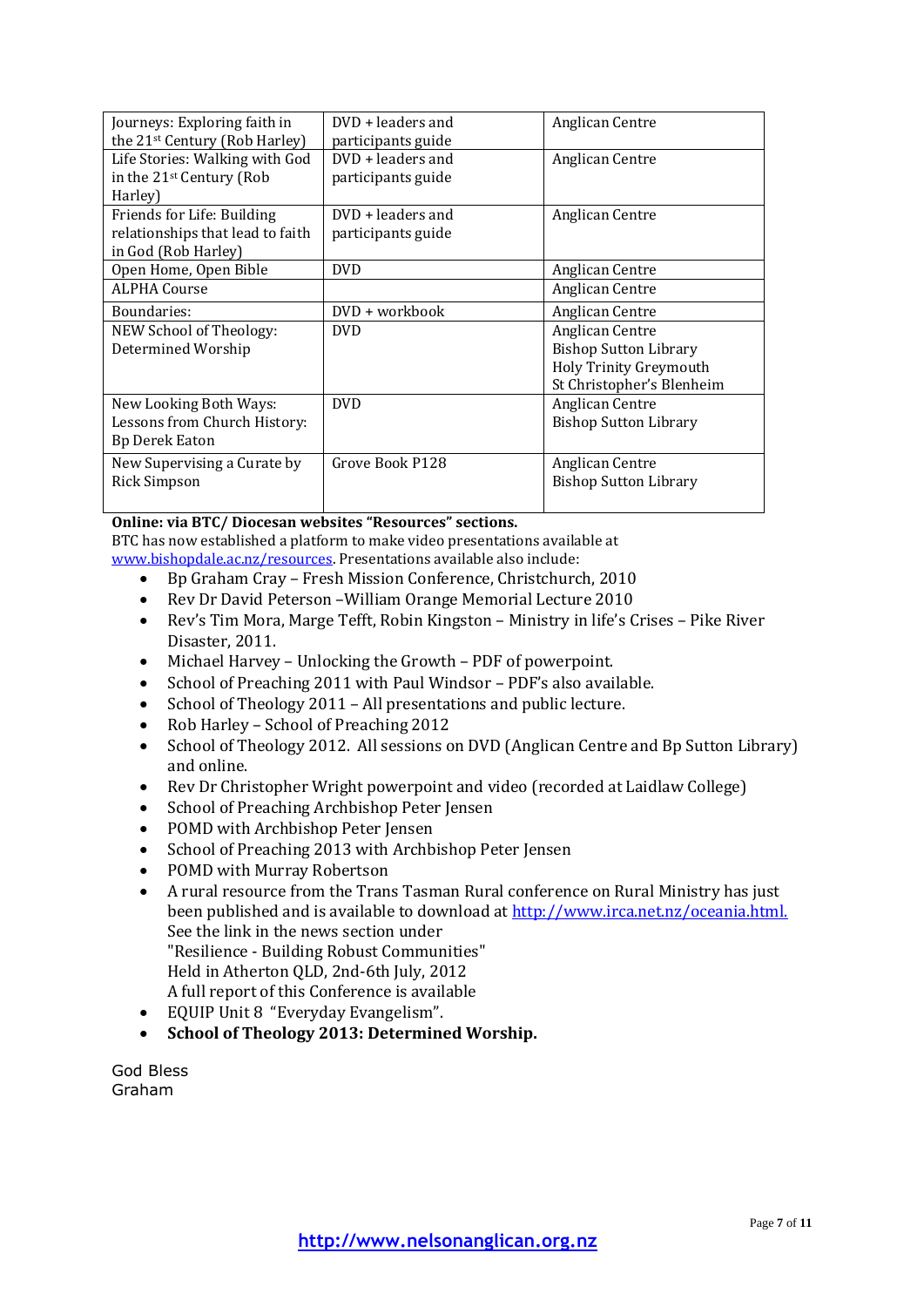# **Social Services Enabler**

Dear everyone

1. Please note that the final ACCT meeting of the year will take place on Thursday 28 November. Because the October meeting was deferred till this date, applications for **ACCT funding will now be accepted up to Nov 8th** . Please make sure we (Deborah or myself) receive them by this date because no late applications will be accepted. The next opportunity to apply to this fund will be in February 2014.



2. Jude and I are thrilled that we're getting good feedback from those who have attended the Safe Here modules thus far. It is worth your time!

Blessings Gerrie Gerrie@nelsonanglican.org.nz Mobile 021 2771504

# **Bishop's Advisor for the Care of Older People**

**A Few Thoughts Following the Recent Synod**

As I wrote in a recent clergy mailing, our work with older people is the fastest growing ministry in the church today. That statement is not meant to depress but to motivate ministries all over the top of the south. All of us want to see more families, more children, more teenagers, more young adults, in fact people of any age, crossing the threshold of fellowship which is the church. Of course we do. However, we must never forget that in all of our churches there is an army of experienced, dedicated people many of whom know how to live and to give sacrificially. These are our older members.

As I shared in the Ad Clerum last month, the ACCT on behalf of the Diocesan Standing Committee recently dispensed more than a quarter of a million dollars to parishes and ministry units to fund Older Persons' Ministry Fund projects. From the West Coast to the east coast and all points in between, ministries are being set up in response to local needs for older people. I hope and pray that in 2014 we may have the opportunity to celebrate this stupendous fact, something which I believe to be unique in the Church in these islands.

One aspect of the ministry which I must emphasise is that the funding from ACCT is to be seen as a tool for evangelism. There are plenty of lonely, isolated people in our communities and each parish or ministry unit has a responsibility to reach out to find them, to offer friendship and fellowship and if they are unaware, to offer them faith. This is the nature of parish ministry as opposed to a church operating under a congregational model. Think about it.

I can't go any further without paying tribute to my friend and colleague Gerrie Mead. Gerrie, on behalf of the ACCT, has been working furiously to help advise parishes in the setting up of ministries with and to older people. Now I have picked up the baton and it is my privilege to be the support person with the Bishop's Ministry team as these ministries go from strength to strength. Thank you Gerrie.

I would like to honour one person who is a dedicated lay minister in our diocese. On  $15<sup>th</sup>$ November Barrie Smithson of Runanga and Cobden is celebrating the  $50<sup>th</sup>$  anniversary of his ministry as a Lay Reader and then Lay Minister. Barrie (together with his wife Lesta) minister in the lovely church at Runanga near Cobden and offers a particular brand of service to the community. Thank God for these his faithful servants and many others like them who have served God so faithfully over many years. I am eagerly looking forward to attending the Golden Jubilee Mass on the  $15<sup>th</sup>$ .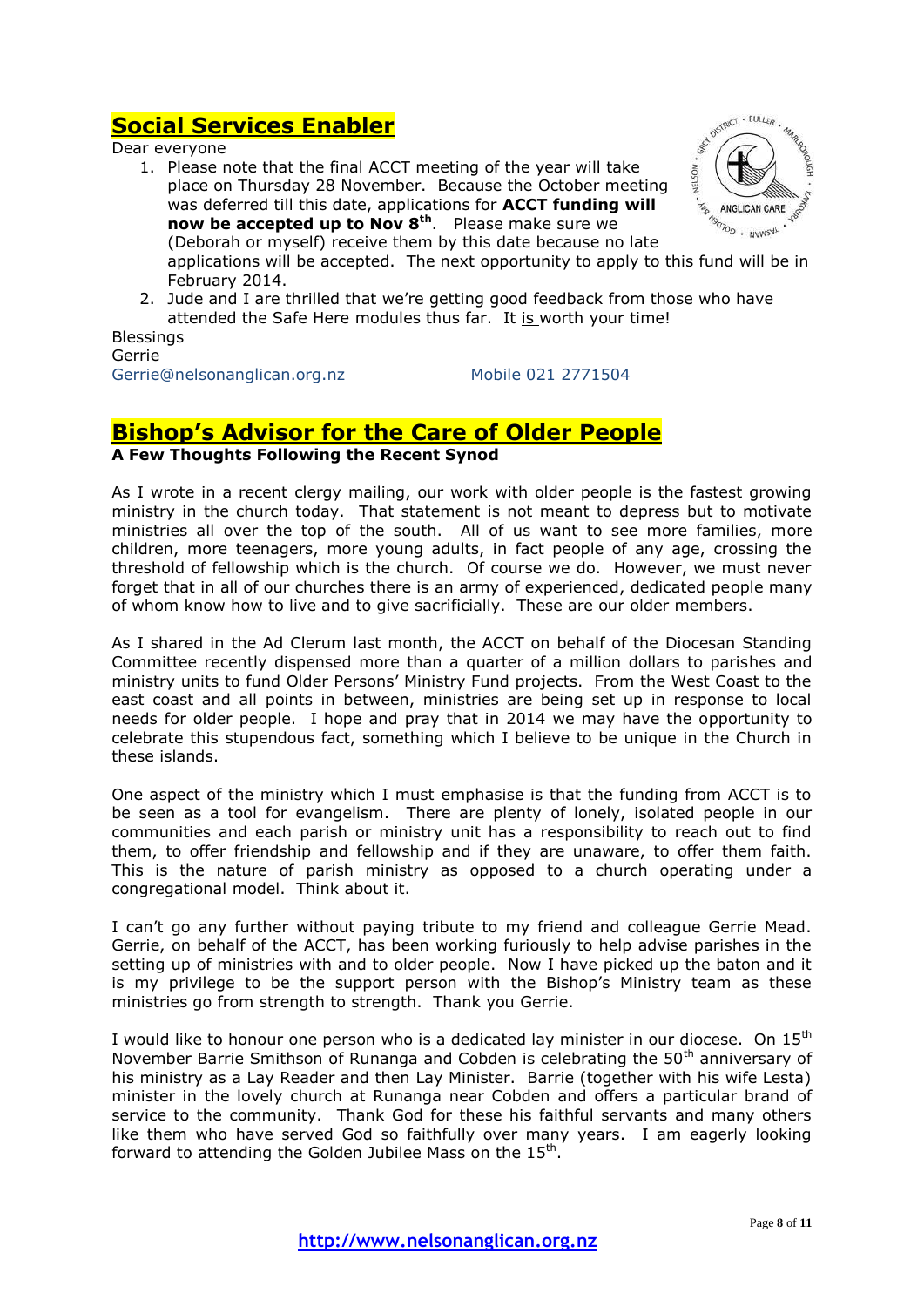So God bless you all and God bless the senior members of our diocesan family who certainly are a *taonga*, a living gift to the forward movement of the church.

The Very Reverend Charles Tyrrell QSO Bishop's Advisor for the Care of Older People October 2013

## **Children and Family News**

I realise that my resignation may have come as a shock to many people. I have really enjoyed my time in this role, but Andy and I both felt ready for the next adventure so were delighted when he was offered a position with the Department of Environment & Primary Industries in Victoria. I'm off for two weeks at the start of November to meet with Bishops and have some interviews, so hoping that by the end of the year we'll also be able to say where to for me. Your prayers appreciated.

The CFM oversight team have been working hard to get the job description tidied up and advertised ASAP so a replacement can be found without a lengthy gap. Thanks to synod's decision to increase the hours to fulltime there is now a great chance of attracting interest from some fantastic people.

It's now 13 months since I took up the job, and I can't believe the year has shot past so fast!

October was particularly busy with Synod, the  $2^{nd}$  Equip Safe HERE day, and Go Fest during Labour weekend.

The discussion at Synod about Safe HERE was a good way of gauging some of the concerns that people – especially clergy- have about such a system, and I trust that the amended motion helped to calm a few of your concerns, while still sending the message that we need to take this seriously.

We've now had over 60 lay people through the first 2 modules of Safe HERE in just 3 months, the vast majority reporting that they've found it very worthwhile and well overdue. Please do take the time to talk with those who've attended, as many are also raising some quite serious concerns about the safety of children in their churches and programs during the training.

For anyone who wants to argue that a police check is enough, check out this latest article that's just hit the national headlines…

*"The programme required all employees to undergo a police check, but Sanders was not identified as a risk…. Sanders is also understood to have been involved in a Sunday school programme."* [http://tvnz.co.nz/national-news/northland-educator-facing-child](http://tvnz.co.nz/national-news/northland-educator-facing-child-abuse-charges-5658910)[abuse-charges-5658910](http://tvnz.co.nz/national-news/northland-educator-facing-child-abuse-charges-5658910)

As we head steadily towards Christmas make sure you pop in and check out the range of Christmas resources in the library.

Finally – talking about resources, we'd like to do **a stocktake of CFM library.** If you or your teams (please ask them) have resources lying around that they've **finished with** could they please be returned by **Nov 15th .** If things are still being used then do hold onto them, but return the rest. We have some items that have been out now for over a year… time they came back!

Thanks Jude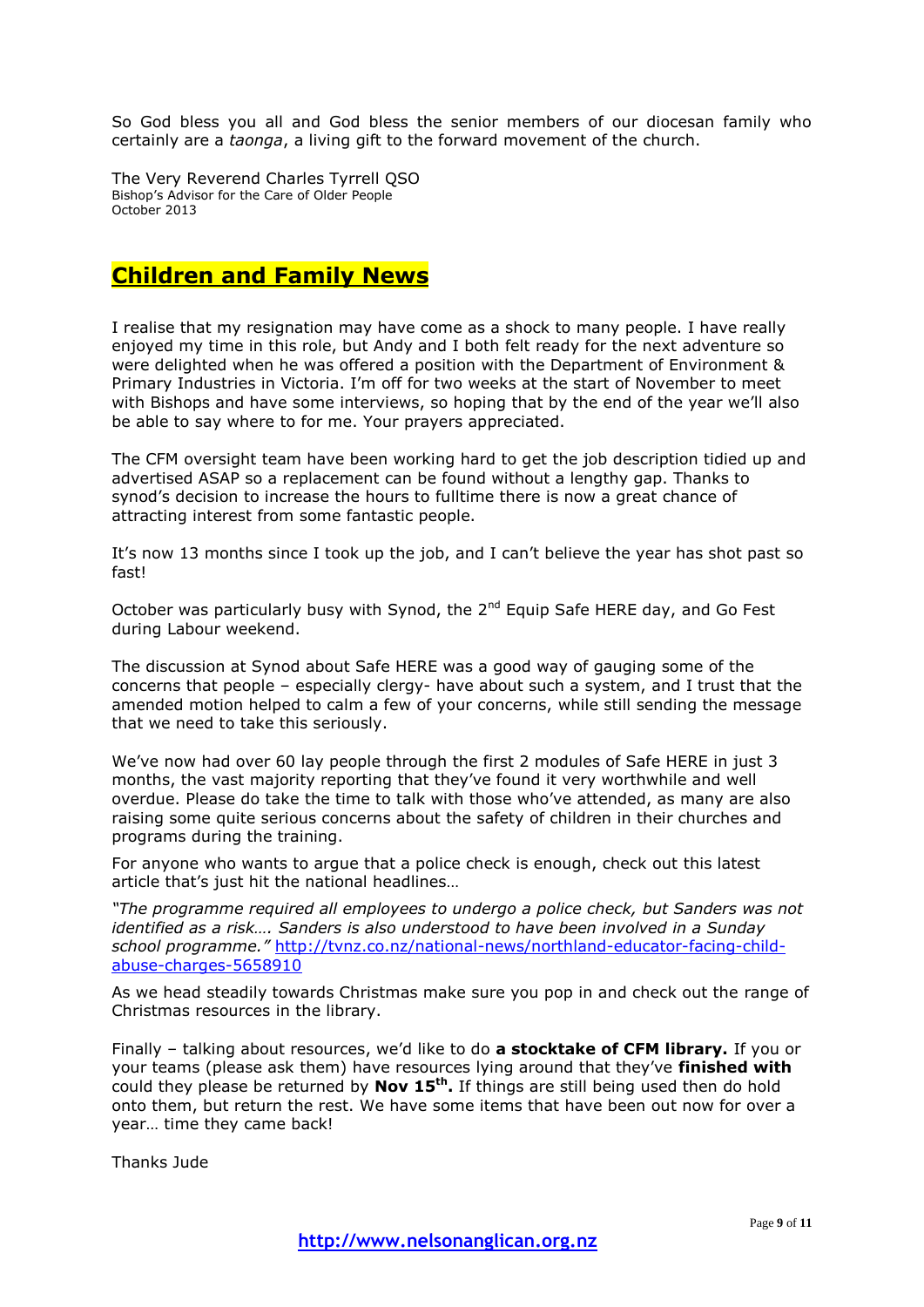# **Youth Coordinator's News**



*'Raising up the next generation with a passion for Christ'* Luke Shaw: Youth Coordinator [| youth@nelsonanglican.org.nz](mailto:youth@nelsonanglican.org.nz) **[www.youth.nelsonanglican.org.nz](http://www.youth.nelsonanglican.org.nz/)**

Spring camp wrap coming up in Decembers Ad Clerum …. And keep an eye out for an article on the Spring Camp in the Nov/Dec Witness!

# **Opportunities Outside the Diocese**

**SOMA** (Sharing of Ministries Abroad) NZ National Coordinator - The position is part time and unpaid but with the remuneration of reasonable expenses. It will require the successful applicant to primarily facilitate relations with Vicars and leaders in the NZ Anglican Church, Bishops in developing countries, the International Executive of SOMA and other mission agencies with a view to stimulating the vision of short trm mission teams to other parts of the Anglican Communion at the invitation of requesting Diocese. If you hear the call of God on your life to bring renewal and are interested in applying for this position or to find out more, please contact Kas Govind email: [kcgovind@xtra.co.nz](mailto:kcgovind@xtra.co.nz) or Rory Pilbrow email: [rspilbrow@clear.net.nz](mailto:rspilbrow@clear.net.nz)

### **Christchurch Diocese:**

### **Full Time Vicar - Lincoln Parish**

Lincoln Parish in the Diocese of Christchurch is looking for a Vicar, called by the Holy Spirit, to preach the Gospel, celebrate the sacraments, and offer spiritual and strategic leadership.

Key attributes needed include an ability to motivate, encourage and empower the parish communities; an understanding of the needs of both rural and urban communities; and a sensitive understanding of the character of our centres and the diversity of worship across the parish. The parish appreciates Biblical preaching with practical application. The close proximity of Lincoln University and the chaplaincy there is an asset. New housing developments are planned for some parts of the parish. This parish is Vicar led with a LSM ministry unit. Closing date: Friday 15th November 2013

For a ministry position descriptions and an expressions of Interest form please e-mail the office of Bishop Victoria Matthews of the Diocese of Christchurch at: [bishopspa@anglicanlife.org.nz](mailto:bishopspa@anglicanlife.org.nz)

#### **Ecumenical Hospital Chaplaincy at the Dunedin and Wakari Hospitals:**

Applications sought from experienced chaplains and other suitably qualified ordained clergy for this **full time** position. The position is being offered for a term of 3 years initially.

Closing date is Friday, 15 November 2013. Application form and information pack: The National Executive Office, Interchurch Council for Hospital Chaplaincy, PO Box 6427, Wellington 6141. Email: [admin@ichc.org.nz](mailto:admin@ichc.org.nz)

#### **Waikato Diocese:**

Full time Vicar - St Matthew's Morrinsville

This position is being readvertised. Parish Vision: 'a growing Christ-centred parish family, which provides worship and nurture for all ages and reaches out into the community with the love of God for now and future generations.'

For full parish consultation report and parish profile, please contact Ellen Luccock,at [bishopspa@waikatoanglican.org.nz](mailto:bishopspa@waikatoanglican.org.nz) or 07 857 0020. Applications close Tuesday 26<sup>th</sup> November at 5pm.